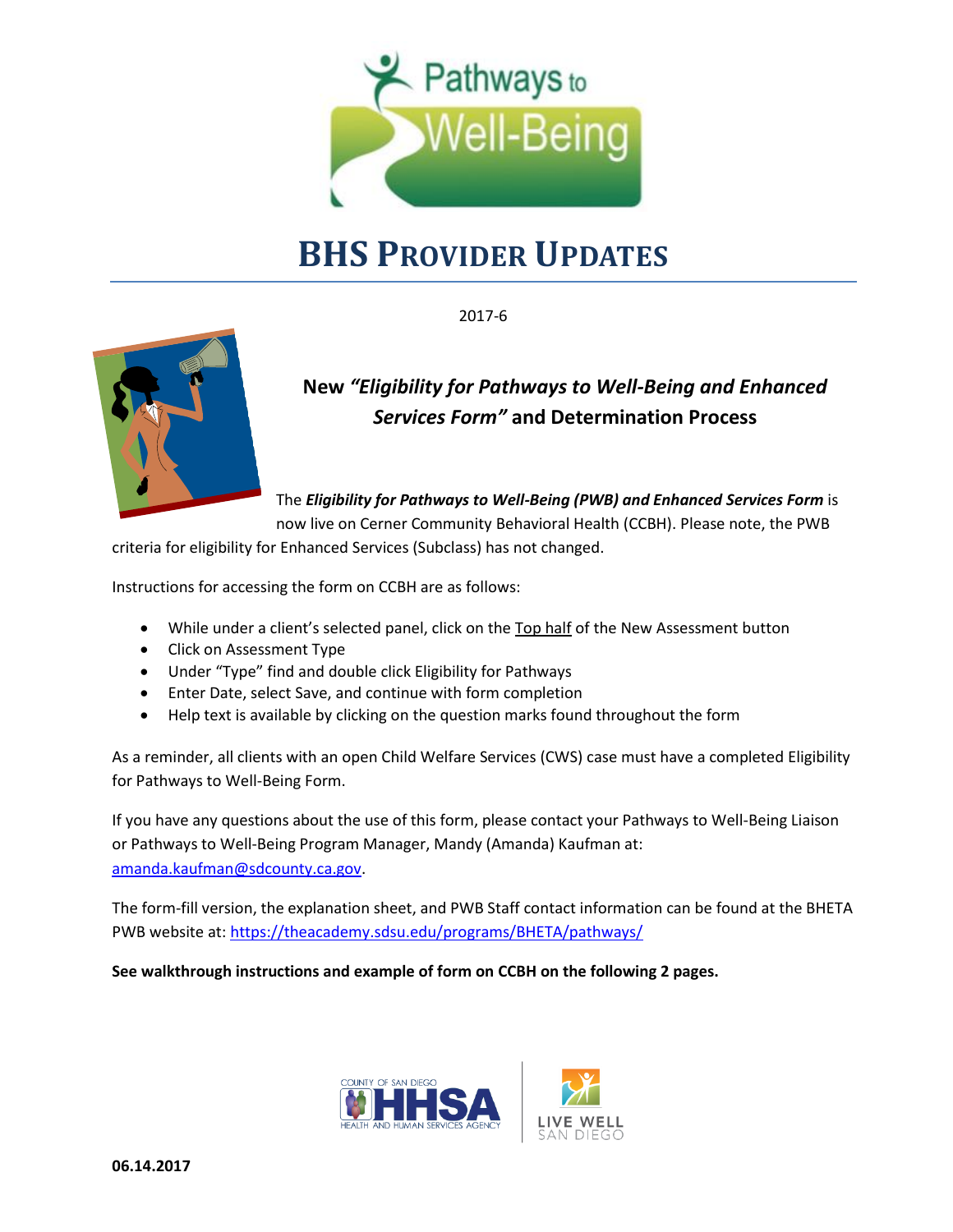While under a client's selected panel, click on the Top half of the New Assessment button



#### Click on Assessment Type

| Refresh | 出<br>Save | 55<br>Prospective<br>Progress<br>Planning Tiers Indicators | -13<br>Close<br>Panel |  |
|---------|-----------|------------------------------------------------------------|-----------------------|--|
| Refresh | Actions   | Clinical                                                   | Close                 |  |
|         |           | Click Save to confirm selections and add a new Assessment  |                       |  |

#### Under "Type" find and double click Eligibility for Pathways

|              | <b>Assessment List (Filters Applied)</b> |        |
|--------------|------------------------------------------|--------|
| Fip          |                                          |        |
|              | Type ]                                   | Active |
| <b>DCSUM</b> | Discharge Summary                        |        |
| PATH         | Eligibility for Pathways                 |        |
| FFSHAR       | FFS Hosp Admission Request               |        |
| FFSHDS       | FFS Hospital Discharge Summary           |        |
| FFSDX        | FFS Provider Diagnosis                   |        |
| HRA          | <b>HRA</b>                               |        |
|              |                                          |        |

#### Enter Date, select Save, and continue with form completion



Help text is available by clicking on the question marks found throughout the form<br>Eligibility for Pathways